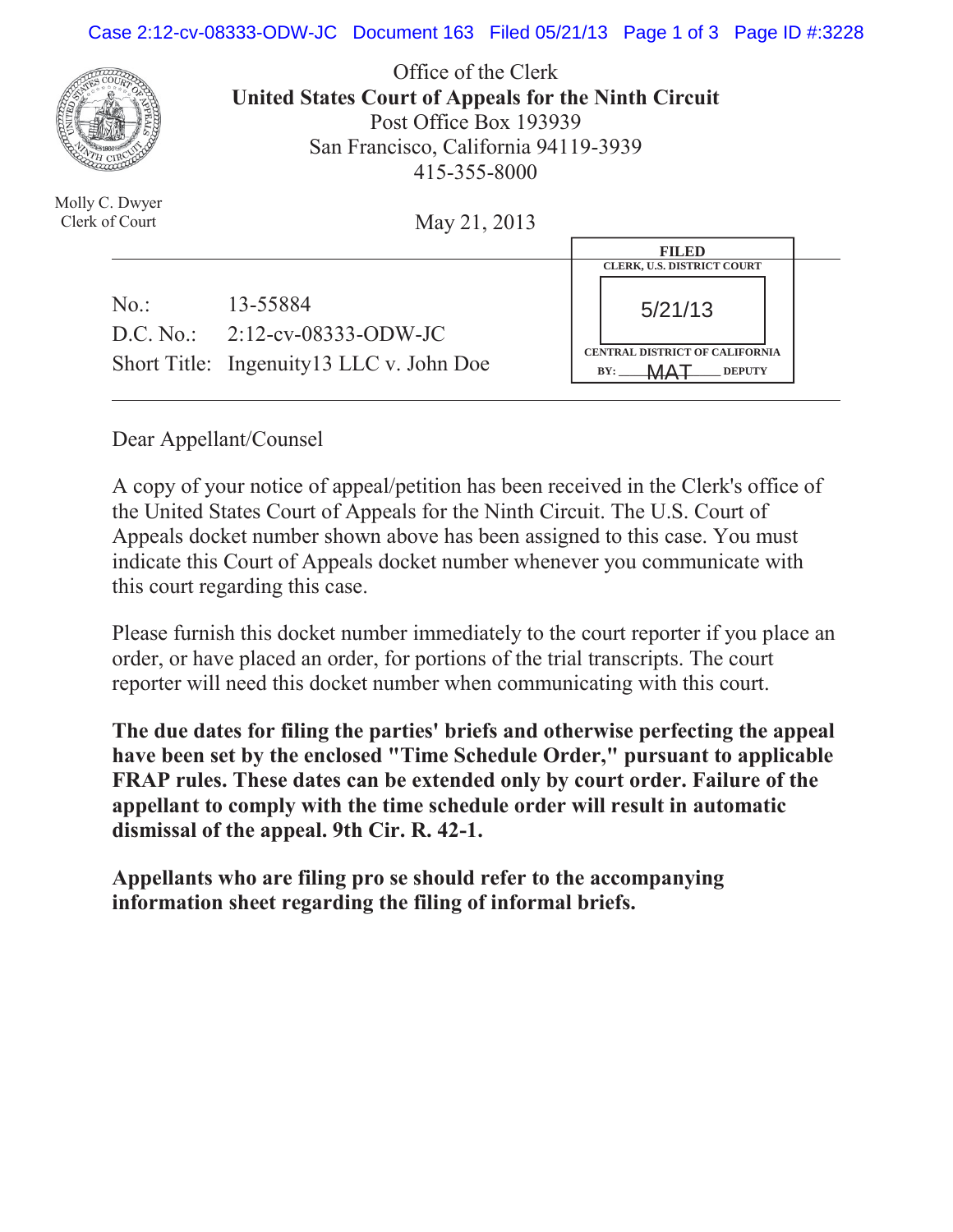Case 2:12-cv-08333-ODW-JC Document 163 Filed 05/21/13 Page 2 of 3 Page ID #:3229

## UNITED STATES COURT OF APPEALS

## FOR THE NINTH CIRCUIT



MAY 21 2013

MOLLY C. DWYER, CLERK U.S. COURT OF APPEALS

INGENUITY13 LLC,

Plaintiff,

and

JOHN STEELE,

Movant - Appellant,

v.

JOHN DOE,

Defendant - Appellee.

No. 13-55884

D.C. No. 2:12-cv-08333-ODW-JC U.S. District Court for Central California, Los Angeles

## **TIME SCHEDULE ORDER**

The parties shall meet the following time schedule.

If there were reported hearings, the parties shall designate and, if necessary, crossdesignate the transcripts pursuant to 9th Cir. R. 10-3.1. If there were no reported hearings, the transcript deadlines do not apply.

| Mon., June 17, 2013            | Transcript shall be ordered.                                                                                                |
|--------------------------------|-----------------------------------------------------------------------------------------------------------------------------|
|                                | Mon., September 16, 2013 Transcript shall be filed by court reporter.                                                       |
| <b>Mon., October 28, 2013</b>  | Appellant's opening brief and excerpts of record shall<br>be served and filed pursuant to FRAP 32 and 9th Cir.<br>$R.32-1.$ |
| <b>Wed., November 27, 2013</b> | Appellee's answering brief and excerpts of record<br>shall be served and filed pursuant to FRAP 32 and<br>9th Cir. R. 32-1. |